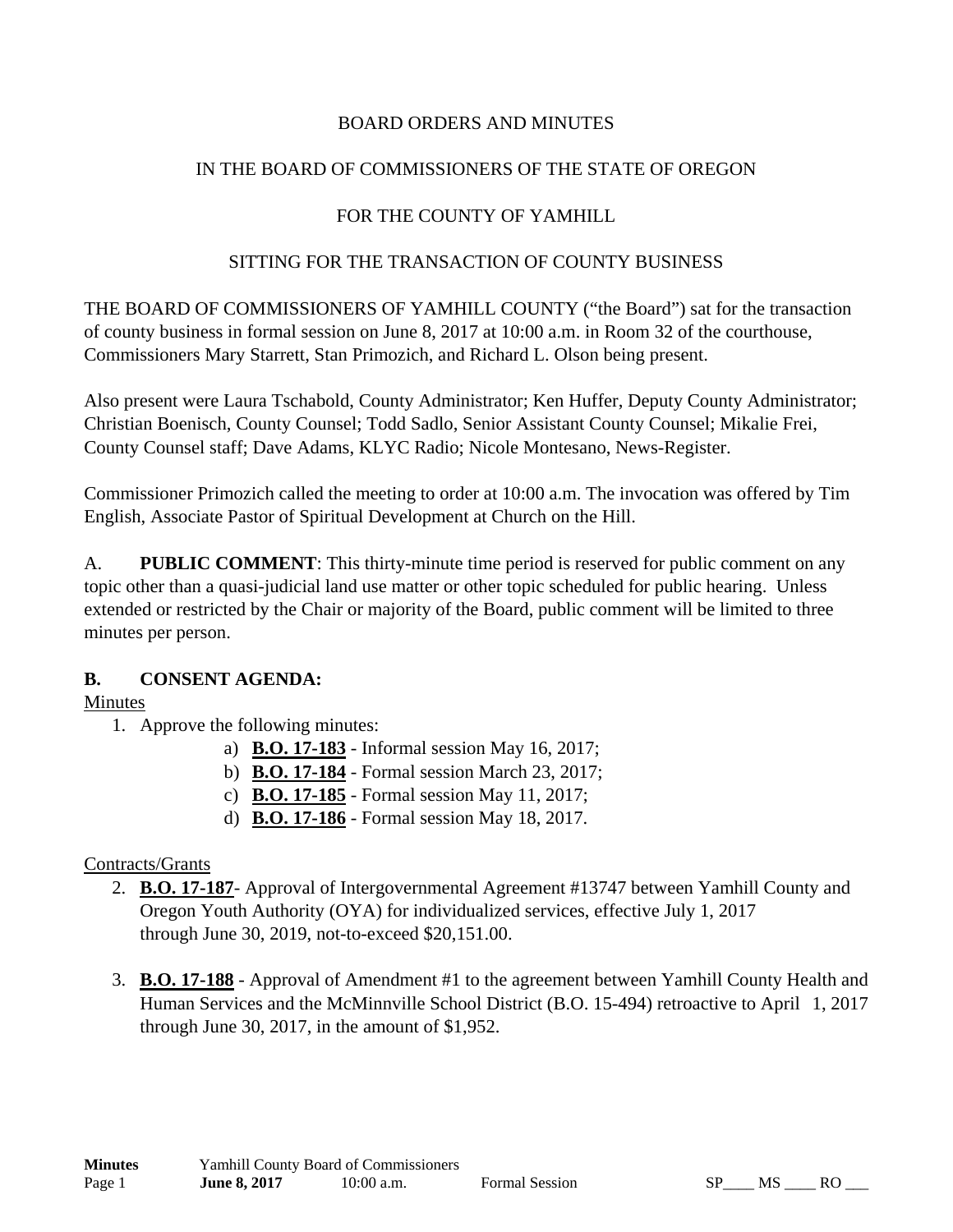- 4. **B.O. 17-189** Approval of an agreement between HHS Family & Youth Division and Yamhill Carlton School District for behavioral health counseling services, total not-to exceed \$77,359.50, effective September 2017 through May 2018.
- 5. **B.O. 17-190** Approval of an intergovernmental agreement between Yamhill County and Lane County Dept. of Technology Services for continued software support for the Ascend/Proval tax software, in the amount of \$25,000, effective through June 30, 2018.
- 6. **B.O. 17-191** Approval of Agreement #31934 between the State of Oregon Department of Transportation (ODOT) and Yamhill County for the installation of centerline rumble strips on Cruickshank Rd between Hwy 18 and Hwy 223, total estimated project cost \$101,079 with state funds of \$95,015.
- 7. **B.O. 17-192** Approval of Agreement #32224 between the State of Oregon Department of Transportation (ODOT) Rail and Public Transit Division and Yamhill County for transportation services, in the amount of \$736,269, effective July 1, 2017 through June 30, 2019.
- 8. **B.O. 17-193** Approval of Amendment #1 to Agreement # 30486 between the State of Oregon Department of Transportation (ODOT) and Yamhill County to redistribute funds from preventive maintenance to project administration, in the amount of \$34,434.
- 9. **B.O. 17-194** Approval of Agreement # 32026 between Yamhill County and the Oregon Department of Transportation (ODOT) for the 2017-19 biennium ODOT Special Transportation Fund grant, total not-to-exceed amount of \$504,943.00, effective July 1, 2017.
- 10. **B.O. 17-195** Approval of the following 2017-19 biennium ODOT Special Transportation Fund grant in the amount of \$504,943 to be dispersed to:
	- a) Abacus, \$24,000
	- b) MV Advancements, \$50,160
	- c) Oregon Mennonite Residential Services, \$6,600
	- d) Special Olympics, \$6,500
	- e) Yamhill County Transit Area (YCTA), \$413,683
	- f) Yamhill County Admin fees, \$4,000

## Financial

11. **B.O. 17-196** - Approve the purchase of Ascend Web as an add-on to the existing software through Manatron, Inc. - Thomson Reuters Business initial software purchase of \$7,500, annual maintenance \$1,875, and a one-time set up and installation \$4,800.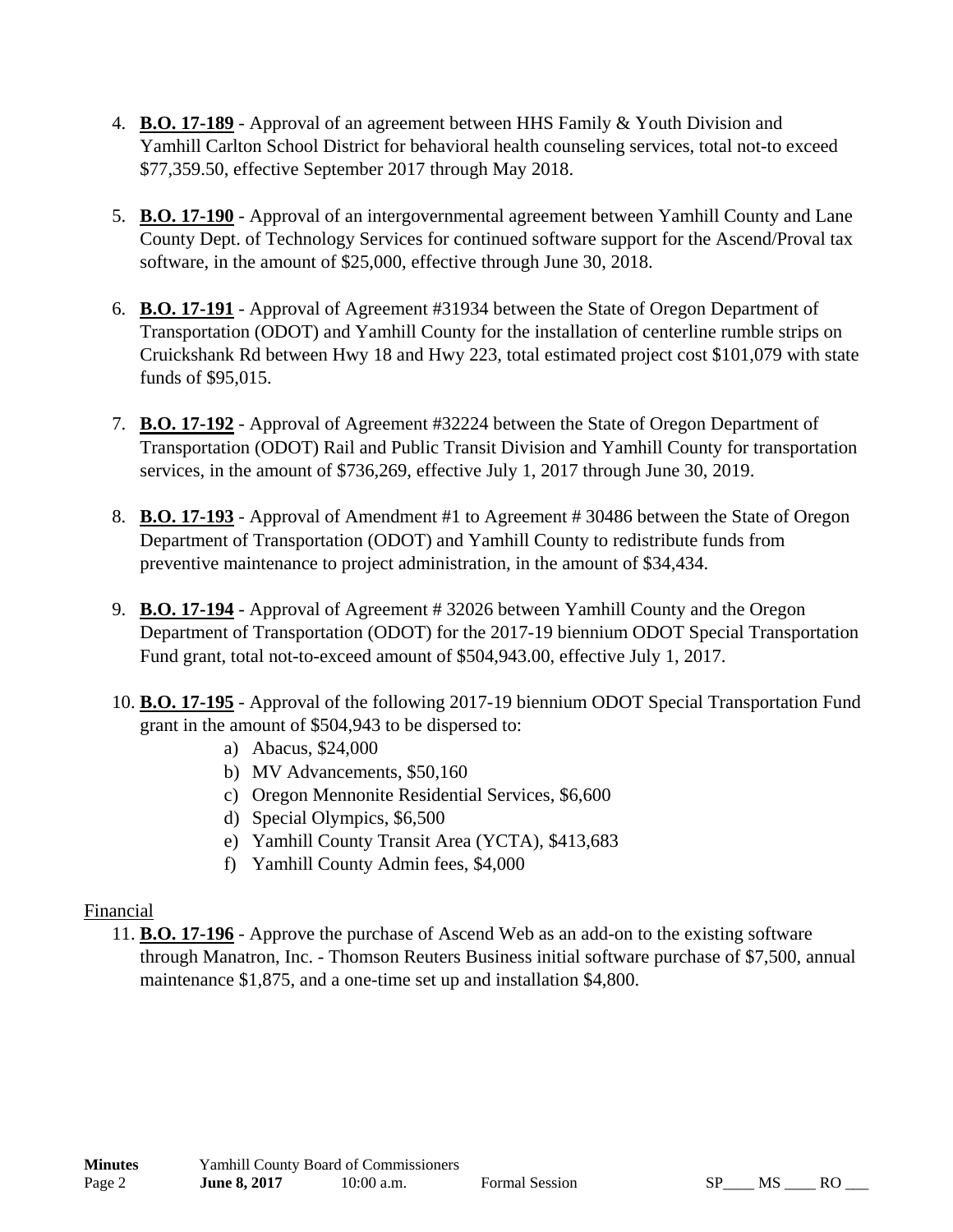#### Surplus

- 12. **B.O. 17-197** Approve the declaration of tax lot R5408 00292, a parcel of undeveloped real property acquired by the County through property tax foreclosure, as surplus property and authorize the sale of this parcel to Mr. Mike Paull, 4000 SE Willamette, Amity, OR 97101, for \$151.00, plus fees and costs.
- 13. **B.O. 17-198** Approve the declaration of tax lot R5427 01890, a parcel of undeveloped real property acquired by the County through property tax foreclosure, as surplus property and authorize the sale of this parcel to Mr. Larry G. Smith, 6609 SE Eola Hills Rd, Amity, OR 97101 for \$3,500.00, plus fees and costs.

#### Plans

14. **B.O. 17-199** - Approve the 2017-18 Capital Improvement Project List.

 Commissioner Olson moved to approve the consent agenda, the motion passed unanimously. Commissioners Olson, Primozich and Starrett voting aye.

## **C. OLD BUSINESS**: None.

- **D. OTHER BUSINESS** (Add-ons and non-consent items):
	- 1. **B.O. 17-200** Consideration of the approval to submit an application for the Oregon Transportation and Growth Management Program (TGF) grant in the amount of \$200,000 for the Yamhelas Westsider Trail (YWT) Master Plan project.

 Commissioner Starrett stated she feels the departments in the county are overloaded with work as it is, and is opposed with moving forward. Commissioner Olson stated he is in agreement with Commissioner Starrett regarding county staff and limited resources. He stated he always likes to ensure that we have the adequate resources to do these projects and that staffing needs to be addressed.

 Commissioner Primozich stated it is important to recognize our staff and the work they do with limited resources. He said to have resources we need to have a strong economy, and that stronger economy will provide the additional resources. Commissioner Primozich added that these funds are already available for recreational projects and that staff's time would be minimal compared to what it could do for the county's economic vitality. He added a healthy county means we are providing resources and bringing citizens out of their homes to build stronger bodies and minds. Commissioner Primozich stated anything we can do would help in creating a healthier population.

 Commissioner Olson moved to approve item D1. The motion passed, Commissioners Olson and Primozich voting aye, Commissioner Starrett voting nay.

2. **B.O. 17-201** - Consideration of the approval of Amendment #1 to an agreement between Yamhill County and Jennethan Mayo (B.O. 17-115) to authorize up to \$3,000 for actual incurred travel and lodging related expenses.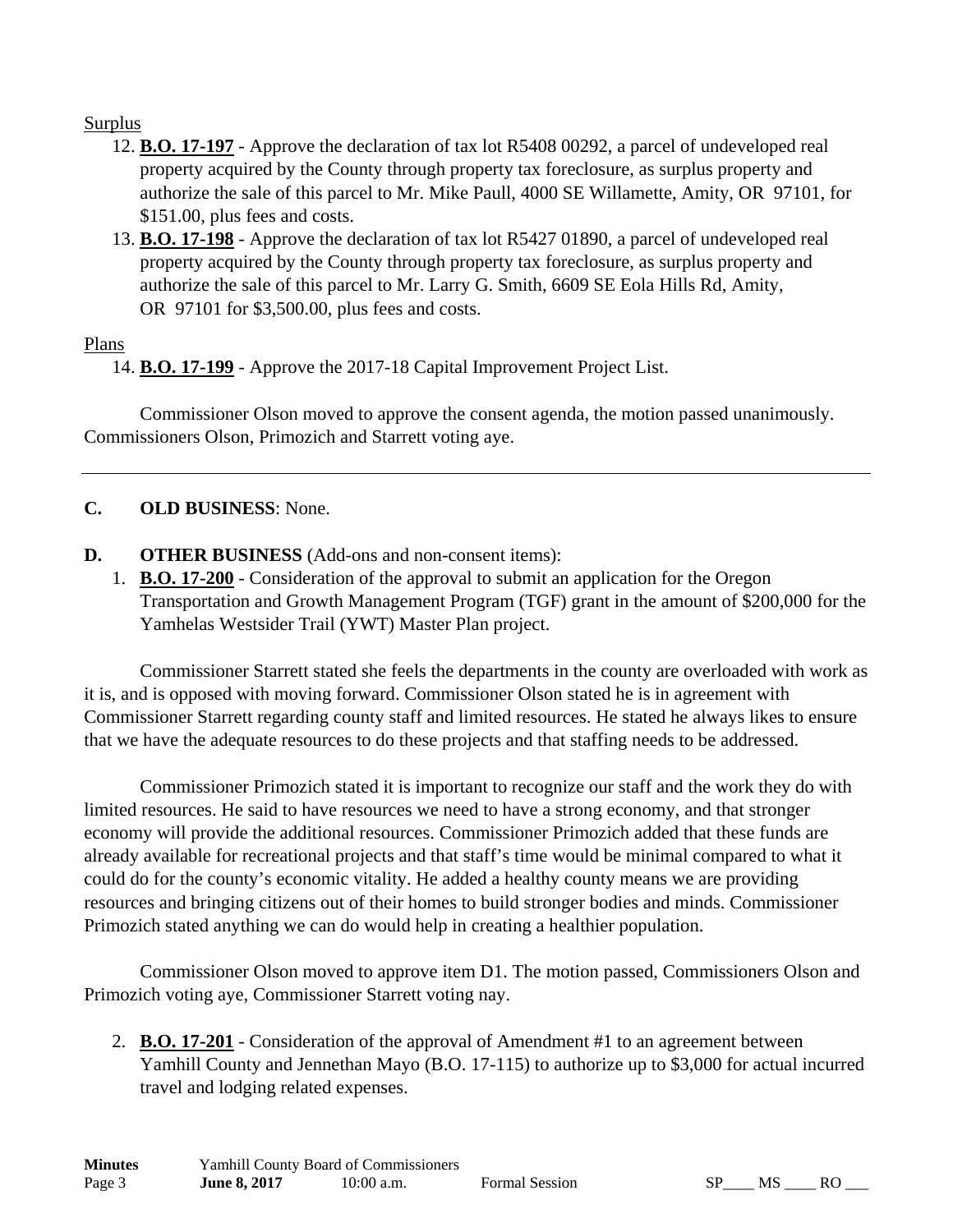Christian Boenisch, County Counsel, stated this amendment is to assist with training and will reduce travel time or reimburse Ms. Mayo for her travel expenses.

 Commissioner Starrett moved to approve item D2. The motion passed unanimously, Commissioners Primozich, Starrett, and Olson voting aye.

3. **B.O. 17-202** - Consideration of the adoption of a supplemental budget for the transfer appropriation authority and funds from the Insurance Reserve to the Fair Fund. Insurance reserve to fund fair.

 Laura Tschabold, County Administrator, stated the Board had the public hearing for the supplemental budget and approved the resolution of transfer, but they had not yet approved the actual supplemental budget.

 Commissioner Primozich moved to approve item D3. The motion passed unanimously, Commissioners Primozich, Starrett, and Olson voting aye.

#### **E. PUBLIC HEARINGS**:

1. **B.O. 17-203** - A request to install a gate on a public road—Bald Peak Lane—at the request of all of the residents, under ORS 368.056.

Commissioner Primozich opened the public hearing at 10:12 a.m.

 Todd Sadlo, Senior Assistant County Counsel, stated this hearing would not need to follow land use public hearing protocol. He said the gate was requested by the residents of Bald Peak Lane, and he noted amendments in section B and D of the order. He stated a notice was issued to all residents the week of May 19<sup>th</sup>, was posted on the county website and on Bald Peak Lane as well.

 John Crew stated they have a lot of traffic driving up his road by people who do not live on Bald Peak Lane and he would like to keep the traffic to residents and their guests only.

 Bill Gille, County Engineer, said this is a relatively rare application, the last one was back in 2000. He stated the board can assign any restrictions they deem appropriate and confirmed the gate installation and maintenance is at the expense of the residents.

The public hearing closed at 10:19 a.m.

 Commissioner Starrett moved approval of item E1 with amendments stated by Todd Sadlo, Senior Assistant County Counsel County. The motion passed unanimously, Commissioners Primozich, Starrett and Olson voting aye.